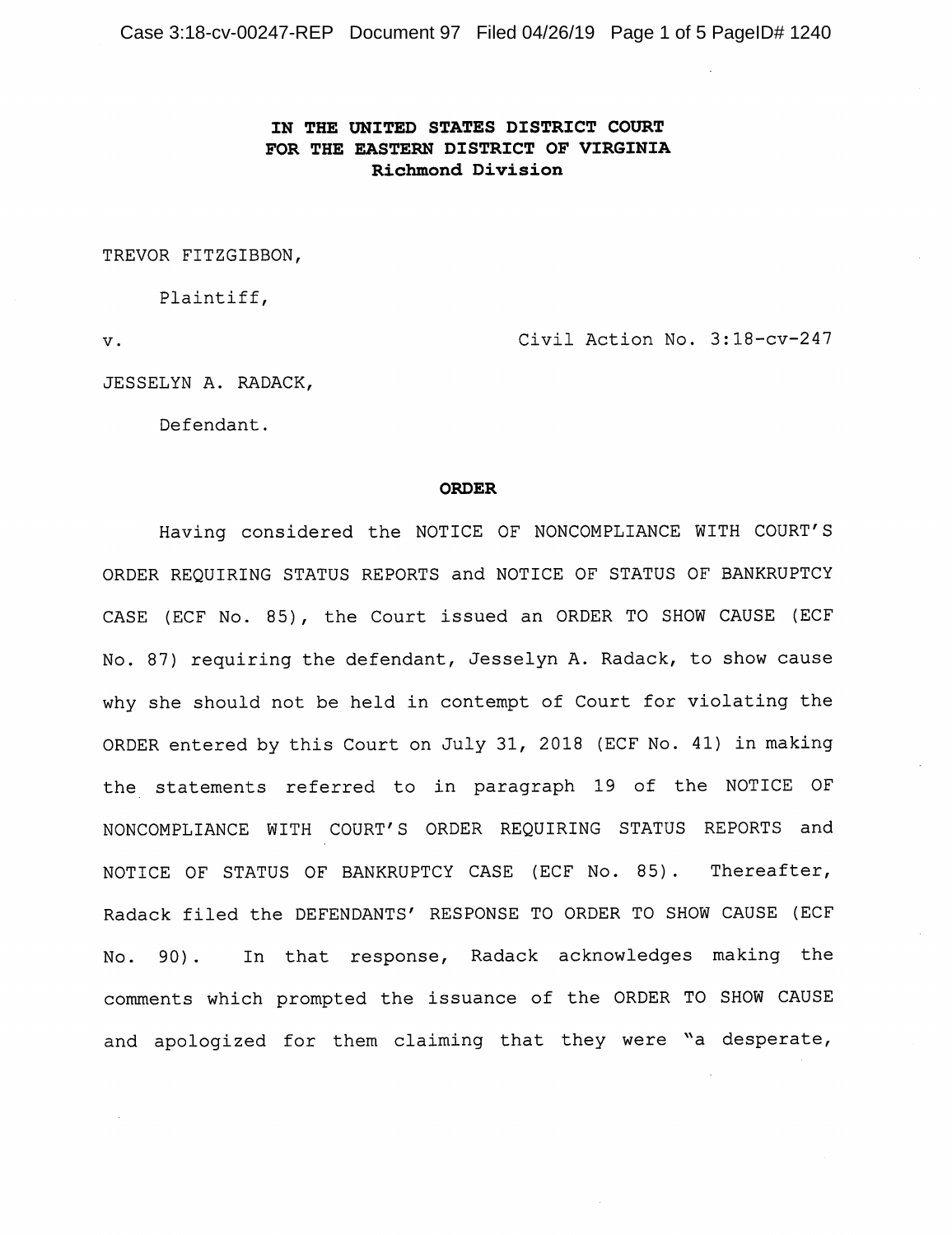## Case 3:18-cv-00247-REP Document 97 Filed 04/26/19 Page 2 of 5 PageID# 1241

emotionally charged, reflexive attempt to defend herself and respond to attacks that appeared to her to be coming from or orchestrated by the Plaintiff." (ECF No. 90, p. 1) . In sum, Radack acknowledged that she deliberately violated the July 31, 2018 ORDER (ECF No. 41), but did so in a misguided attempt to defend herself.

For that reason, and because the parties have worked to settle the case and have submitted a Settlement Agreement for approval by the Bankruptcy Court in Washington, D.C., Radack takes the view that "it is not necessary for this Court to invoke its contempt power to deter future aggressions, because the settlement will accomplish this end and resolve the case on its merits including any alleged harm suffered from the tweets at issue here." Finally, as other reasons to dismiss the ORDER TO SHOW CAUSE (ECF No. 87) without consequence to her, Radack points out that she suffers from multiple sclerosis which has been exacerbated because of the stress associated with the case, and she notes that she is in bankruptcy. For those reasons (contrition, settlement, illness, and bankruptcy) , Radack requests that the Court "dispense with any sanction and dismiss the Order to Show Cause." (ECF No. 90, p.3).

In his response (ECF No. 91), the plaintiff asserts various reasons why Radack should be sanctioned. Radack has replied (ECF No. 95) .

 $\overline{2}$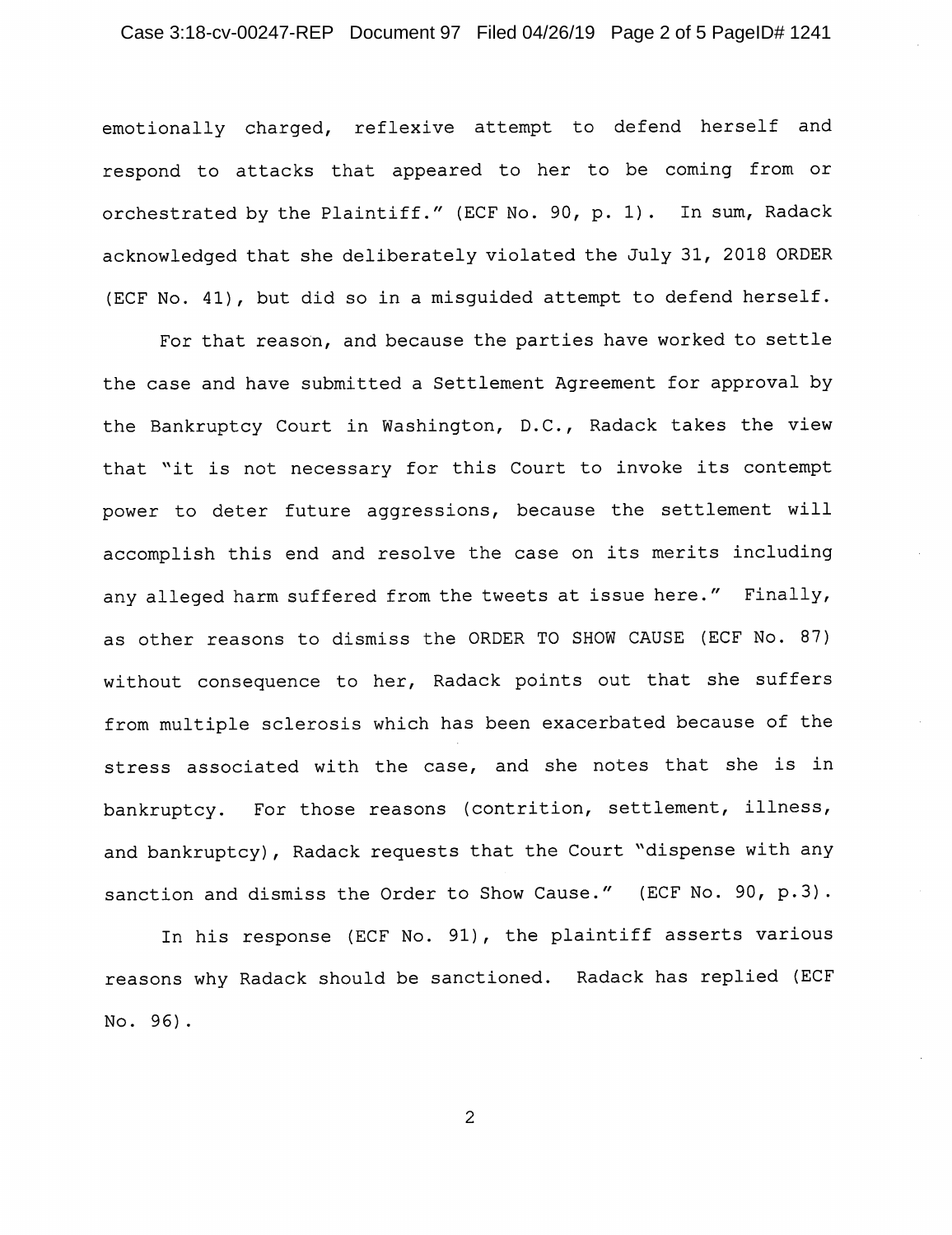The Court is aware from the pleadings in this case (the Complaint (ECF No. 1); the Amended Complaint (ECF No. 12); the Answer (ECF No. 55); and other papers in the case) that Radack is a lawyer. The fact that a lawyer knowingly would violate an Order of the Court enjoining her from engaging in certain conduct is an extremely serious matter which cannot be excused by contrition, settlement, illness, or financial distress. The simple fact is that Radack deliberately violated the July 31, 2018 ORDER (ECF No. 41) by making the communications that she admittedly made. In so doing, she acted in contempt of the ORDER (ECF No. 41).

Neither contrition nor emotional distress nor illness nor financial difficulties can excuse deliberate misconduct of this sort by any litigant, much less by a lawyer. And, the record here shows that Radack is a sharp-tongued, mean-spirited, proliferous user of social media. Her conduct here is just more of the same. Neither contrition nor emotional distress nor illness nor financial distress have caused Radack to ameliorate her penchant for nasty social media communication.

Accordingly, it is not appropriate to dismiss the ORDER TO SHOW CAUSE (ECF No. 87) without the imposition of an appropriate sanction. The purpose of the sanction is to discipline the offending party, to set an example for others who would violate

 $\overline{3}$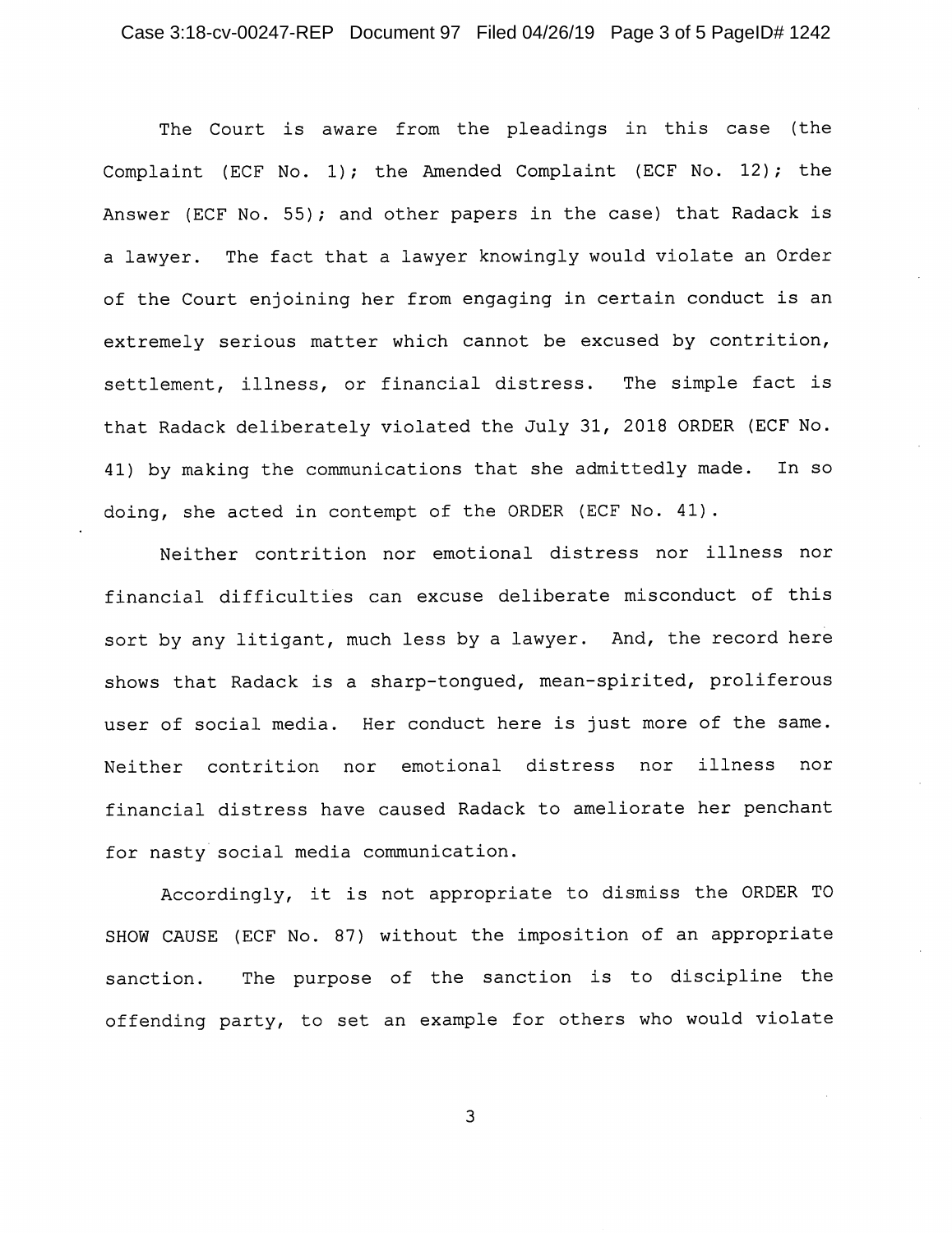the Orders of the Court, and to underscore the authority of the Court to issue Orders that will not be violated.

Of course, contrition for an act, even an intentional one, properly ought to be considered in assessing the nature of sanction that is most appropriate for a deliberate violation of the Court Order, Also, financial difficulty is an appropriate consideration in assessing the quantum of a sanction. And, of course, the sanction should be tailored to fit the individual and the particular violation.

Here, Radack knew precisely what she was doing, and, in violating the ORDER, Radack continued to engage in the same kind of conduct which prompted the litigation against her in the first place. Accordingly, she must be appropriately sanctioned in a way that will punish her deliberate violation of the ORDER and will underscore the authority of the Court and will deter other violations.

To that end, the Court concludes that an appropriate punishment for violating the July 31, 2018 ORDER (ECF No. 41) is that Radack be held in contempt of Court for committing the violation so that, wherever she seeks to practice, she will have to report that she has been held in contempt of Court. That, for a lawyer, is an extremely serious punishment. Considering Radack's expression of contrition and the action she has taken to

 $\overline{4}$